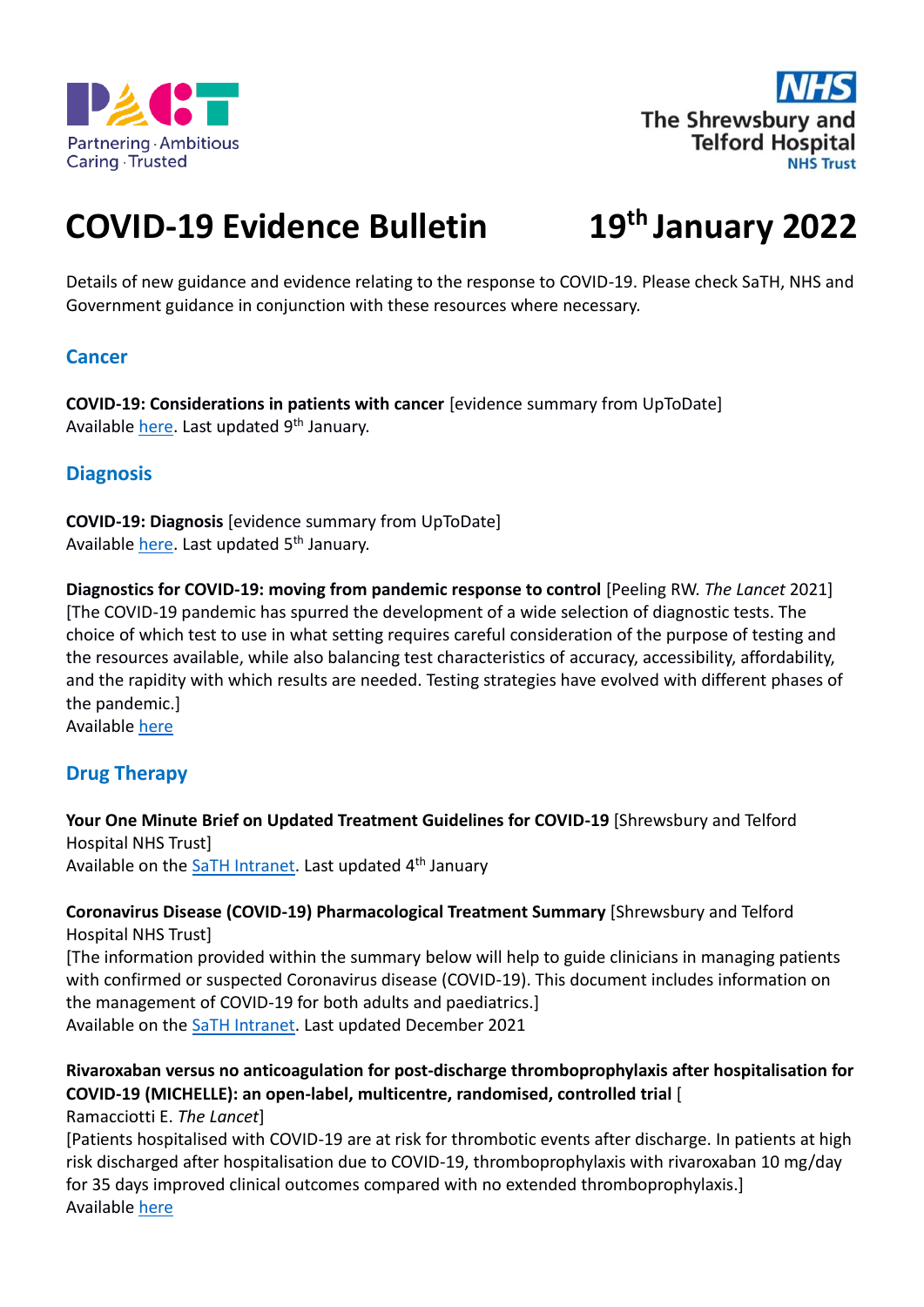# **Namilumab or infliximab compared with standard of care in hospitalised patients with COVID-19 (CATALYST): a randomised, multicentre, multi-arm, multistage, open-label, adaptive, phase 2, proof-ofconcept trial** [Fisher BA. *The Lancet Respiratory Medicine*]

[Dysregulated inflammation is associated with poor outcomes in COVID-19. We aimed to assess the efficacy of namilumab (a granulocyte-macrophage colony stimulating factor inhibitor) and infliximab (a tumour necrosis factor inhibitor) in hospitalised patients with COVID-19. Namilumab, but not infliximab, showed proof-of-concept evidence for reduction in inflammation in hospitalised patients with COVID-19 pneumonia. Namilumab should be prioritised for further investigation in COVID-19.] Available [here](https://www.thelancet.com/journals/lanres/article/PIIS2213-2600(21)00460-4/fulltext)

#### **EMA issues advice on use of Paxlovid (PF-07321332 and ritonavir) for the treatment of COVID-19: rolling review starts in parallel** [European Medicines Agency]

[EMA's human medicines committee (CHMP) has issued advice on the use of Paxlovid (PF-07321332 and ritonavir) for the treatment of COVID-19. The medicine, which is not yet authorised in the EU, can be used to treat adults with COVID-19 who do not require supplemental oxygen and who are at increased risk of progressing to severe disease. Paxlovid should be administered as soon as possible after diagnosis of COVID-19 and within 5 days of the start of symptoms.] Available [here](https://www.ema.europa.eu/en/news/ema-issues-advice-use-paxlovid-pf-07321332-ritonavir-treatment-covid-19-rolling-review-starts)

# **Using COVID-19 oral antivirals in practice.**

Specialist Pharmacy Service (SPS); 2021.

[Outside trials and if nMABs are contraindicated, availability is via NHSE Covid Medicines Delivery Units (CMDUs). Use our deployment principles and checklist.] Available [here](https://www.sps.nhs.uk/articles/using-covid-19-oral-antivirals-in-practice/)

# **Anticoagulant Treatment Regimens in Patients with Covid-19: A Meta-Analysis** [Jorda A. *Clinical Pharmacology and Therapeutics*]

[Review (10 RCTs; n=5753) found similar risk of death and net adverse clinical events (death, thromboembolic events, major bleeding) between higher-dose (HD including therapeutic & intermediate-dose) anticoagulation and prophylactic-dose, thus not supporting routine use of HD regimens.]

Available [here](https://ascpt.onlinelibrary.wiley.com/doi/10.1002/cpt.2504)

# **Education and Training**

# **FE-learning and the virtual transformation of histopathology teaching during COVID-19: its impact on student learning experience and outcome** [Waugh S. *BMC Medical Education*]

[Medical and pathology education has gone through an immense transformation from traditional faceto-face teaching mode to virtual mode during the COVID-19 pandemic. This study evaluated the effectiveness of online histopathology teaching in medical education during the 2020 COVID-19 pandemic in Griffith University, Australia.] Available [here](https://bmcmededuc.biomedcentral.com/articles/10.1186/s12909-021-03066-z)

# **Extracorporeal Membrane Oxygenation**

# **Treating the Most Critically Ill Patients With COVID-19: The Evolving Role of Extracorporeal Membrane Oxygenation** [MacLaren G. *JAMA*]

[This Viewpoint discusses use of extracorporeal membrane oxygenation (ECMO) in treating patients with COVID-19 and how regional health care networks and governments should continue to monitor outcomes to help manage ECMO resources for all critically ill patients.] Available [here](https://jamanetwork.com/journals/jama/fullarticle/2787451)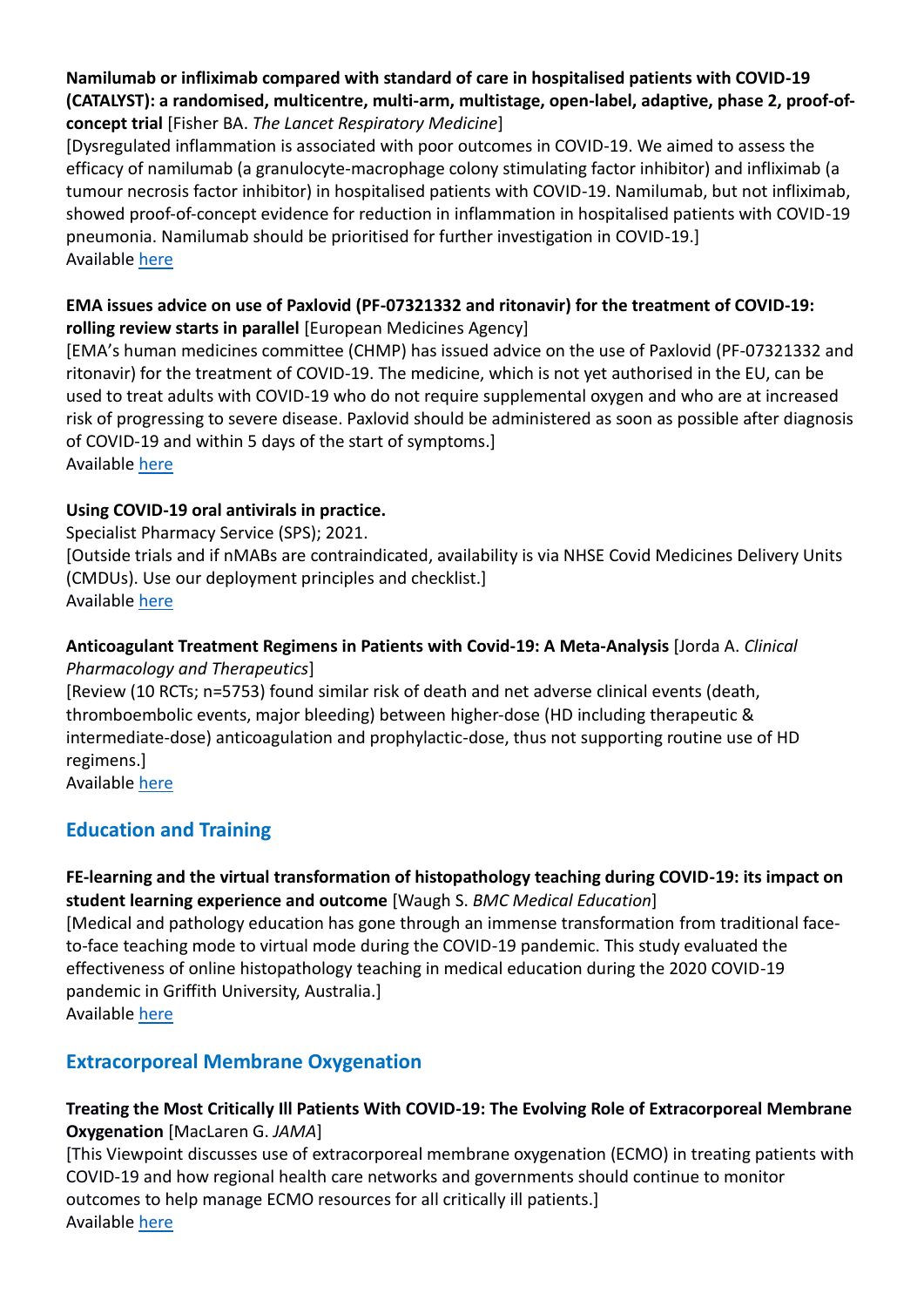# **Health Services**

# **Initial impacts of the COVID-19 pandemic on sexual and reproductive health service use and unmet need in Britain: findings from a quasi-representative survey (Natsal-COVID)** [Dema E. *The Lancet Public Health*]

[The COVID-19 pandemic has affected sexual and reproductive health (SRH) service use and unmet need. Many people accessed SRH care during the initial lockdown; however, young people and those reporting sexual risk behaviours reported difficulties in accessing services and thus such services might need to address a backlog of need.]

Available [here](https://www.thelancet.com/journals/lanpub/article/PIIS2468-2667(21)00253-X/fulltext)

# **Long COVID**

#### **A clinical case definition of post-COVID-19 condition by a Delphi consensus** [Soriano JB. *The Lancet Infectious Diseases*]

[Post-COVID-19 condition occurs in individuals with a history of probable or confirmed SARS-CoV-2 infection, usually 3 months from the onset, with symptoms that last for at least 2 months and cannot be explained by an alternative diagnosis. Common symptoms include, but are not limited to, fatigue, shortness of breath, and cognitive dysfunction, and generally have an impact on everyday functioning.] Available [here](https://www.thelancet.com/journals/laninf/article/PIIS1473-3099(21)00703-9/fulltext)

# **Returning safely to work after long COVID** [*British Journal of Healthcare Assistants*]

[An estimated 1.1 million people living in private households in the UK (1.7% of the population) were experiencing self-reported 'long COVID' (symptoms persisting for more than four weeks after the first suspected coronavirus (COVID-19) infection that were not explained by something else), as of 5 September 2021, up from 970 000 as of 1 August 2021, reflecting increased COVID-19 infection rates in July 2021 (Office for National Statistics (ONS), 2021).] Available [here](https://libkey.io/libraries/2727/articles/513779277/content-location)

#### **Post-Acute Sequelae of COVID-19 Critical Illness** [Schwab K. *Critical Care Clinics*]

[For critically ill patients, existing knowledge about post-intensive care syndrome (PICS) represents a useful structure for understanding PASC. Post-ICU clinics leverage a multidisciplinary team to evaluate and treat the physical, cognitive, psychological sequelae central to both PICS and PASC in critically ill patients. While management through both pharmacologic and nonpharmacologic modalities can be utilized, further research into both the optimal treatment and prevention of PASC represents a key public health imperative.]

Available [here](https://europepmc.org/article/pmc/pmc8743493)

# **Neutralising monoclonal antibody therapies**

**Efficacy and safety of two neutralising monoclonal antibody therapies, sotrovimab and BRII-196 plus BRII-198, for adults hospitalised with COVID-19 (TICO): a randomised controlled trial** [ACTIV-3/Therapeutics for Inpatients with COVID-19 (TICO) Study Group. *The Lancet Infectious Diseases*] [We aimed to assess the efficacy and safety of two neutralising monoclonal antibody therapies (sotrovimab [Vir Biotechnology and GlaxoSmithKline] and BRII-196 plus BRII-198 [Brii Biosciences]) for adults admitted to hospital for COVID-19 (hereafter referred to as hospitalised) with COVID-19. Neither sotrovimab nor BRII-196 plus BRII-198 showed efficacy for improving clinical outcomes among adults hospitalised with COVID-19.

Available [here](https://www.thelancet.com/journals/laninf/article/PIIS1473-3099(21)00751-9/fulltext)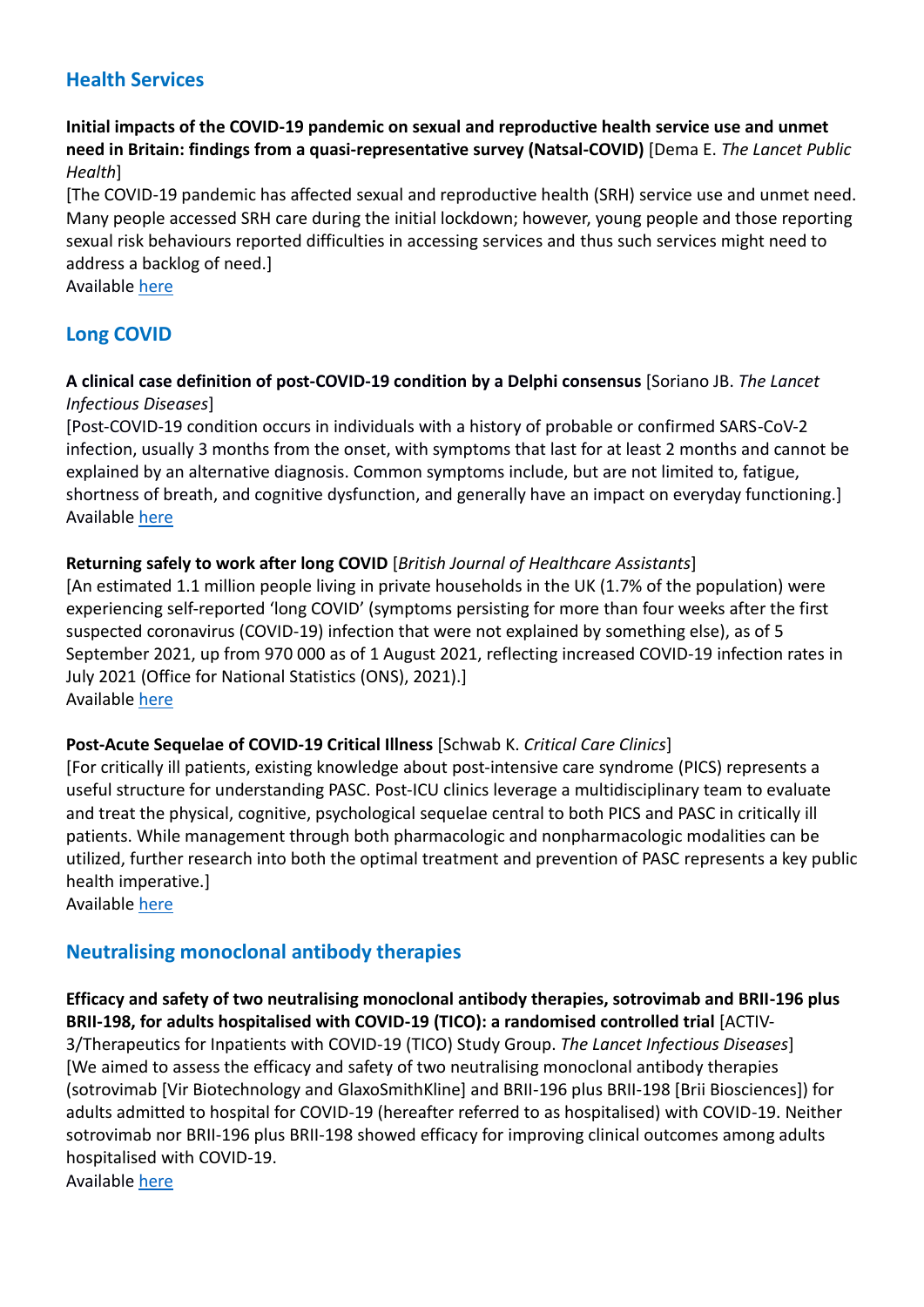# **Obstetrics**

**COVID-19: Pregnancy issues and antenatal care** [evidence summary from UpToDate] Available [here.](https://www.uptodate.com/contents/covid-19-pregnancy-issues-and-antenatal-care) Last updated 10<sup>th</sup> January.

# **Research**

**The European clinical research response to optimise treatment of patients with COVID-19: lessons learned, future perspective, and recommendations** [Goossens H. *The Lancet Infectious Diseases*] [We discuss how the clinical research community responded to the pandemic in Europe, what lessons were learned, and provide recommendations for future clinical research response during pandemics. We focused on two platform trials: RECOVERY and REMAP-CAP.] Available [here](https://www.thelancet.com/journals/laninf/article/PIIS1473-3099(21)00705-2/fulltext)

# **Vaccination**

**JCVI update on advice for COVID-19 vaccination of children and young people** [Department of Health and Social Care]

[Statement from the Joint Committee on Vaccination and Immunisation (JCVI) on COVID-19 vaccination of children and young people aged 5 to 11 years and booster vaccinations in those aged 12 to 17 years. JCVI recommends children age 5-11 years in clinical risk group or who are household contact of immunosuppressed person (as per Green Book), should be offered two 10 mcg doses of Pfizer-BioNTech COVID-19 vaccine (Comirnaty®) with interval of 8 weeks between 1st and 2nd doses. 22 December.] Available [here](https://www.gov.uk/government/publications/jcvi-update-on-advice-for-covid-19-vaccination-of-children-and-young-people)

#### **Two-dose ChAdOx1 nCoV-19 vaccine [AstraZeneca] protection against COVID-19 hospital admissions and deaths over time: a retrospective, population-based cohort study in Scotland and Brazil**  [Katikireddi SV. *The Lancet*]

[We found waning vaccine protection of ChAdOx1 nCoV-19 against COVID-19 hospital admissions and deaths in both Scotland and Brazil, this becoming evident within three months of the second vaccine dose. Consideration needs to be given to providing booster vaccine doses for people who have received ChAdOx1 nCoV-19.] Available [here](https://www.thelancet.com/journals/lancet/article/PIIS0140-6736(21)02754-9/fulltext)

# **Developing a fast-track COVID-19 vaccination clinic for pregnant people** [Carter K. *British Journal of Midwifery*]

[A pilot fast-track COVID-19 vaccination clinic was created in the east of England to provide expert advice, education and support for pregnant people. Establishment of the clinic led to a 20% increase in COVID-19 vaccine uptake in this group, with 211 vaccinations between 28 June and 30 September 2021. This article explores the development of the fast-track vaccination service and seeks to support others wishing to replicate its delivery in their areas.] Available [here](https://search.ebscohost.com/login.aspx?direct=true&db=rzh&AN=154359449&authtype=athens&site=ehost-live&custid=ns221502)

#### **Preliminary data indicate COVID-19 vaccines remain effective against severe disease and hospitalisation caused by the Omicron variant** [European Medicines Agency]

[Results from recently published studies show that vaccine effectiveness against symptomatic disease is lower for Omicron than for other variants and tends to wane over time. As a result, more vaccinated people are likely to develop breakthrough disease due to Omicron. However, these studies also show that vaccination continues to provide a high level of protection against severe disease and hospitalisation linked to the Omicron variant.] Available [here](https://www.ema.europa.eu/en/news/preliminary-data-indicate-covid-19-vaccines-remain-effective-against-severe-disease-hospitalisation)